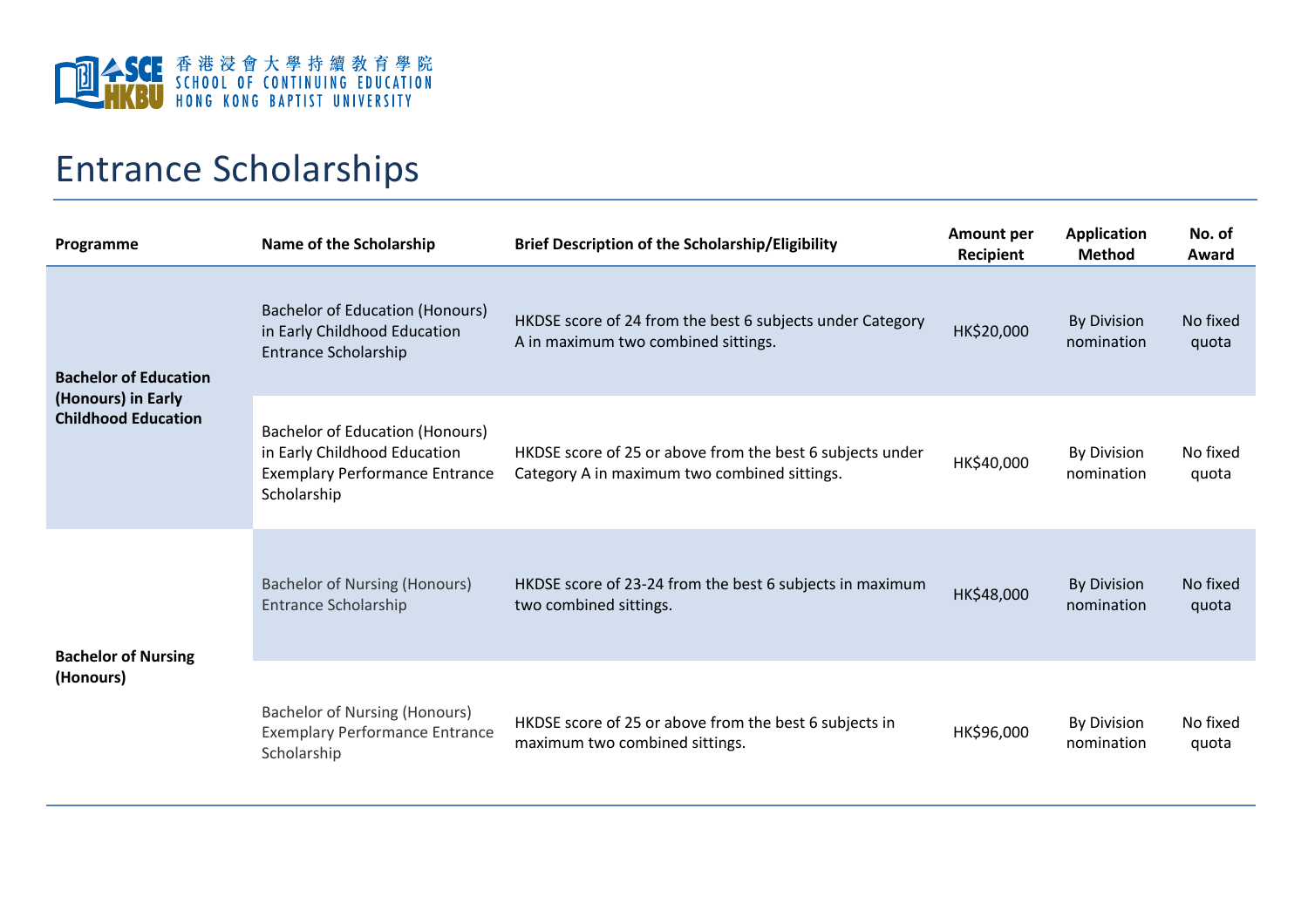

| <b>Associate Degree</b> | <b>CIE Entrance Scholarship</b> | - HKDSE score of 19-20 for 5 HKDSE subjects (including<br>English Language, Chinese Language and other 3 best<br>subjects), with Level 3 or above for English Language and<br>Chinese Language in maximum two combined sittings; or<br>- HKDSE score of 21 or above for 5 HKDSE subjects<br>(including English Language, Chinese Language and other<br>3 best subjects) in maximum two combined sittings; or<br>- Completion of the International Baccalaureate (IB)<br>Diploma with a total score of 28-30.<br>For non-Chinese speaking students:<br>- HKDSE score of 16 or above for 4 HKDSE subjects<br>(including English Language and other 3 best subjects),<br>with Level 3 or above for English Language in maximum<br>two combined sittings. | HK\$8,000 | By College<br>nomination | No fixed<br>quota |
|-------------------------|---------------------------------|-------------------------------------------------------------------------------------------------------------------------------------------------------------------------------------------------------------------------------------------------------------------------------------------------------------------------------------------------------------------------------------------------------------------------------------------------------------------------------------------------------------------------------------------------------------------------------------------------------------------------------------------------------------------------------------------------------------------------------------------------------|-----------|--------------------------|-------------------|
|                         | <b>CIE Entrance Scholarship</b> | - HKDSE score of 18 for 5 HKDSE subjects (including English<br>Language, Chinese Language and other 3 best subjects),<br>with Level 3 or above for English Language and Chinese<br>Language in maximum two combined sittings; or<br>- SCE Diploma of College Foundation Studies (DCFS) and<br>Diploma Yi Jin (DYJ) graduates with a Programme Overall<br>Score of no less than 3.3 out of 4.                                                                                                                                                                                                                                                                                                                                                          | HK\$5,000 | By College<br>nomination | No fixed<br>quota |